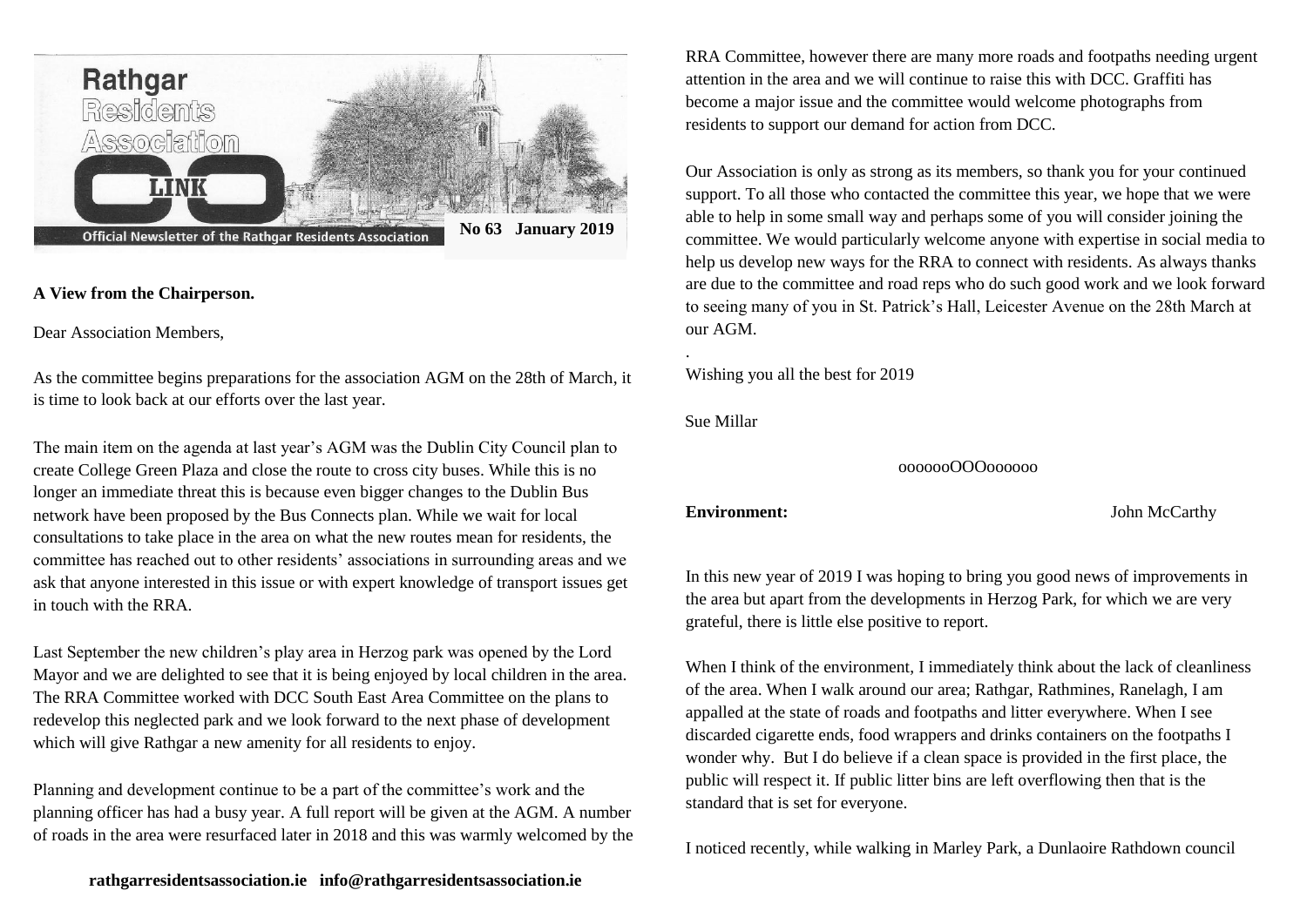area, a series of large bins fitted with a solar panel which keeps an electric battery charged. The battery provides the power to a compactor within the bin and when the bin is full of compacted material it sends a message to have the bin serviced. and so, the bins require less servicing. If these bins are successful, then hopefully they will be used across the City.

We have experienced unusual weather patterns in recent years and I wonder has that something to do with a change in the sort of damage occurring to our city trees. Damage has always occurred to our trees because of storms. But this seems different. Large branches within the trees are breaking off or the tree is simply breaking a half metre or so above ground level. This question occurred to me as I noted some trees in Palmerston road had been removed apparently, because of that type of damage. I trust that that those trees were not removed before all other options had been considered and that the decision was only made because of a real threat of injury or fatality occurring. DCC in the current city development plan undertook to carry out a survey of the trees in its area of responsibility. I wonder where that has got to?

#### Dog Fouling, Litter and Graffiti

The usual hazards of city living still plague us- dog fouling, street litter .and graffiti. The Dog fouling is not only an unpleasant experience on the footpath but is a real health threat especially to children. Will it take a case of toxocariasis to get pet owners to take responsibility for their pets? If you are a pet owner please do what is right!

How do we tackle graffiti? There seems to be a fresh bout of enthusiasm from those "taggers" who seem to want to daub every surface. They are not artistic in any sense of the word and the cost to Dublin City council every year is huge.

#### Local Elections

The June local elections offer us the opportunity to talk to our local councillors and question them on what they propose to do for our area in exchange for our vote.

We pay inordinate amounts of property tax, car parking charges etc and what do we get in return -uncollected leaves, blocked gullies, street flooding, littered streets, broken pavements, roads not fit for purpose. **Is it not time for Rathgar residents to see a return for our considerable financial investment.?**

### **Planning Report July2018 -January 2019**

Your Association and its planning officer, as part of their remit, reviews on a weekly basis, planning applications made for the Rathgar area, approvals granted and also appeals to An Bord Pleanala. The Association is not opposed to change but rather would wish to encourage those who live in the area or who have come to live in the area, to manage any changes to their property in a sensitive way: respecting the architectural heritage of our area. Rathgar is one of those distinctive parts of Dublin which has an architectural heritage second to none. Some 70% of the area has streets of Victorian or Edwardian houses.

In addition to this weekly review it also supports, not alone its members who may be concerned about developments in their neighbourhood, but also will become involved with other residents' associations who are facing problems with developers challenging good planning principles.

There were a number of applications, appeals and decisions during the period worth noting.

The third application for a development at 15 Maxwell Road, on the corner of York Road, has recently been submitted to Dublin City Council. A number of local residents have made submissions and were supported by the Association. No decision as yet.

An appeal to An Bord Pleanala on 36 Rathgar Avenue by a member and supported by the Association was refused and permission granted.

A proposal to build a house on the site of a bin store at Dartry House (protected structure) was granted permission on the third attempt but on appeal to An Bord Pleanala, was refused.

88 Kenilworth Square, the end house of the eastern terrace had an application for the replacement of a two storey modern annex on its northern gable, approved.

Orlando a derelict house on Orwell Road in Rathgar village. Permission was refused by Dublin City Council for five 3storey houses on a very confined site.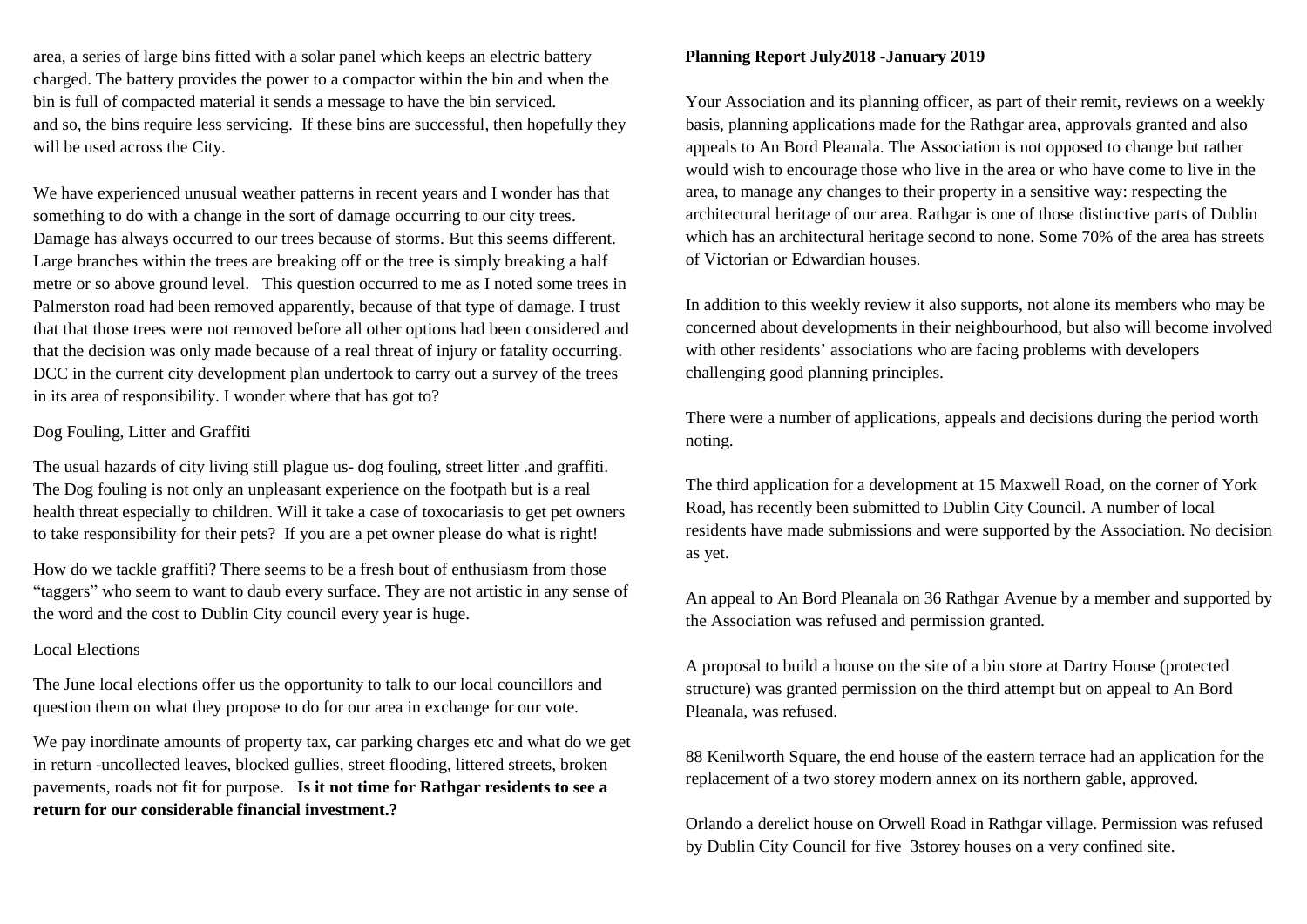Marianella; The most recent proposal from Cairn Homes is to replace an existing approval for 22 houses with a plan to erect two apartment blocks, 6 storeyed in part with 107 apartments and limited car parking The Association have been providing support to a number of members who are opposing the scheme. This application, as it is over 100 units, has gone directly to An Bord Pleanala. An Bord Pleanala will deliver a decision in April.

The Association has submitted an objection to the development of an apartment block on the site of Rathdown Motors in Terenure. This application is for a six storey apartment to let block on a very confined site at the junction of Terenure Road West and Templeogue Road.(a planning principle was involved here)

ooooooOOOoooooo

**Some Notes and Comments** 

#### **2019 AGM**

The AGM of the Association will take place on Thursday  $28<sup>th</sup>$  March 2019 in St Patricks Hall Leicester Avenue. Notification to members will follow in due course.

## **The RRA Annual Garden Competition and Dixon Cup 2019**

As usual, the annual competition will take place in early July with a variety of categories in which members and other residents can compete. So, as soon as weather permits get on your gardening gloves!

### **Dodder Action Group**

Keep abreast of their stalwart work in maintaining this wonderful amenity in our area. Better still join the group and give your support. For more information on this group go to [www.dodderaction.com](http://www.dodderaction.com/)

### **Book Reviews: Some recent publications of interest**

*The River Liffey: History and Heritage* Christopher Moriarty: The Collins Press €24.99

Dr Christopher Moriarty who gave us a fascinating account of our own river Dodder so

many years ago (28 to be precise) now writes an equally engaging story of the Liffey from its source near Kippure to its final flow into the sea at Poolbeg lighthouse. His first acquaintance with the river was when he fell in as a three year old. He has been intrigued ever since. His detailed story of the river interspersed with wonderful illustrations, is a fascinating tale.

#### **The Rathmines, Ranelagh and Rathgar Historical Society Lectures.**

Rathmines, Ranelagh and Rathgar Historical Society was founded in 1996 and incorporates Harold's Cross, Leeson Street and Milltown.

Talks – Rathmines Town Hall Thursdays 8:00 P.M. 2019

31st January. *The Night of the Big Wind,* 6th January 1839 By Tom Harris

28th February Deirdre Kelly Commemorative lecture *The Sinking of the RMS Leinster*, *10th October 1918* By James Scannell

28th March *The Battle of the Four Courts June 1922* By Michael Fewer

25th April *Lundy Foot, Dublin Snuff Manufacturer*

By John Fitzgerald

30th May *The Gaelic League in Dublin 1893-1913: twenty years a-growing?* By Séamas Ó Maitiú

15th June Visit to the Tenement House,

(Saturday) 14 Henrietta Street.

2.15 p.m. Meet at the house 2:10 p.m. for visit beginning 2:15 p.m. (€6 charge).

*A flag-raising ceremony of the old Rathmines Township flag* will take place at the Town Hall – time and date to be arranged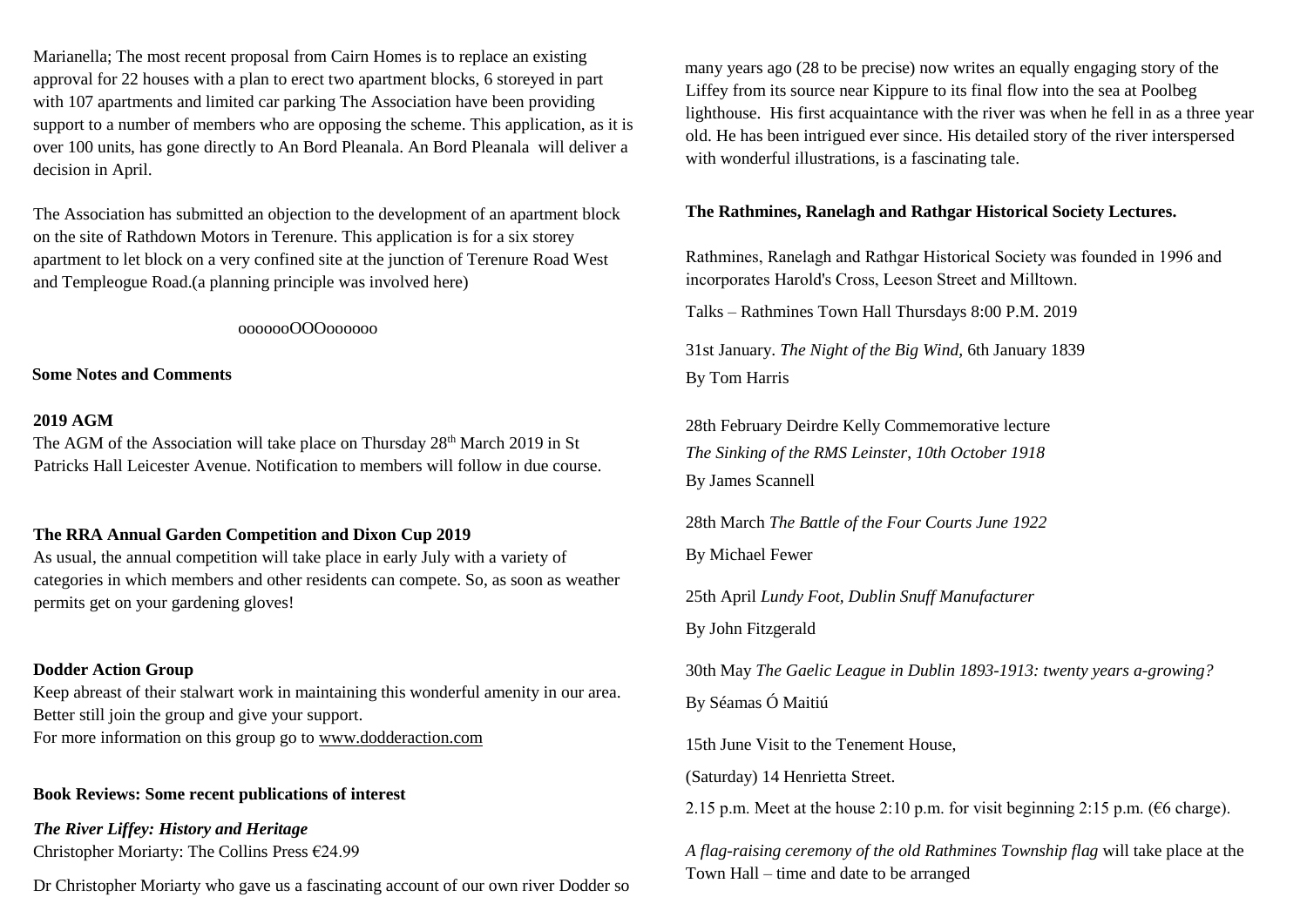**Projects in the background** which could impact on members of the Association and on which your Association is maintaining a vigilant eye:

**The Cycle Quietway**: This is a proposal, originated by Cllr Paddy Smyth, to create a cycleway from Herbert Park to Kimmage. This would appear to be shelved, at least for the moment.

**The Dodder cycleway**. The proposal to construct a fast way for cyclists along the Dodder and its parks hasn't gone away!

South Dublin County Council have published and approved their route. This consists of a cycleway from Bohernabreena along the river. When it reaches the footbridge into Bushy Park (near Rathfarnham shopping centre, a cycle bridge will be built to carry cycles at a high level into Bushy park. The cycle way however continues along the Dodder crossing Rathfarnham Road and arriving at Ely gate where a new bridge for cyclists is to cross into Orwell park beside the current bridge.

**However,** Dublin City Council don't see it that way in their proposed route (published late Summer 2018 and to which the RRA made a submission). DCC proposes to take the route along Dodder Park Road from Ely gate under Orwell Bridge by underpass, along Dodder Walk and into Dartry Park by way of a new bridge where the existing footbridge is. Then through the Park via a way to be located behind the evergreen trees, then out of the Park near North's building. It then descends back into Dartry Park East by way of ramp, passes under the bridge at the Dropping Well pub, re-crosses the Dodder by way of a new bridge and finally joins the existing cycleway at the nine arches, on the south side of the river.

It is fairly certain that this project will go ahead in the next number of years. Residents of Rathgar have enjoyed the pleasant amenities of these parks for generations. We must now ensure that such a cycleway be designed so that both cyclists and pedestrians, dog walkers, children, bird watchers, footballers and fisher folk can continue to enjoy this their parks and river without risk to life and limb!

#### **New Parks for Rathgar**

#### **The New Herzog Park**

They came and watched all Summer. They came with parents, grandparents, with minders, with friends. The holidays slipped by and back to school they went. But still they came and finally it opened. They are still coming every day. The little ones come in the morning and the older ones after school and some even come on the way home from school. You've guessed it? Yes, we are talking about the new playground in Herzog Park. Once it was an overgrown wilderness where older teenagers hung out hidden from view. Now it is a haven for the younger children – an adventure playground set among the trees. Tarzan's cry rings out as they fly down the hill on the zip line. The platform wrapped around trees provides endless fun and the rope bridge makes them feel like the bravest adventurers. They are greeted with cheers as they emerge from the tunnel slide and all in all it gets a huge thumbs up from everyone.

Wildlife too is catered for. Nesting boxes have been fixed to the trees and homes for bugs and other insects are to be found as well. Budding naturalists have much to discover and study here and the plan is that teachers will bring their pupils here also. The local schoolchildren had a major input to the planning of the park together with Dublin City Council.

Those of you who frequent it will have seen the work going on, on the other side of the park. A multiuse games amenity area (MUGA) is being created (more of this later). This will undoubtedly be a great facility for the older children, but the adventure/nature playground deserves the accolades it is receiving from the many who use it.

#### **Marianella Park**

Down the road Marianella, Orwell Road has a small well kept public park, with an attractive little playground for small children. So, no longer do the Rathgar youngsters have to travel to find a playground – they have two and a third one in the making!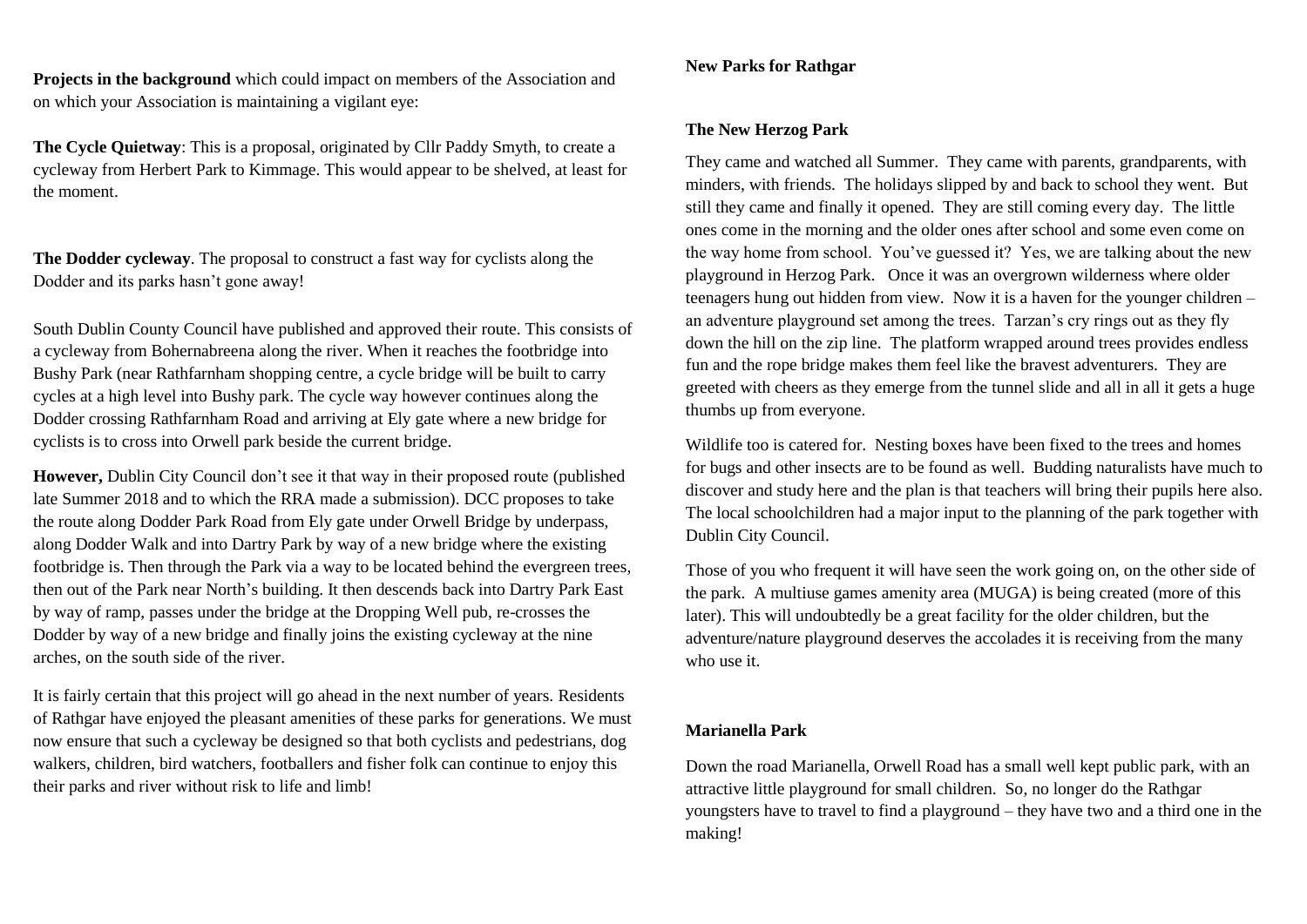# **Bus Connect and the new plans for city buses**

The National Transport Authority have published phase 2 of the Core Bus Corridor route proposals which include the Rathfarnham to City Centre, Tallaght to Terenure and Kimmage to City Centre routes under the Bus Connects plan and they are open for public consultation until March 29th.

The changes proposed under the plans will have a significant impact on residents, commuters and business owners in our area and it is really important that our voices are heard in the design phase. The RRA Committee urge you to read the plans and make submissions. Please get in touch with us a[t info@rathgarresidentsassociation.ie](mailto:info@rathgarresidentsassociation.ie) with your views.

It is worth noting that the plans prioritise bus and cycle options with very little analysis on how the proposed routes will impact on car and commercial transport, a very serious shortcoming from a local resident and business owner perspective. Local TD Eamon Ryan has worked up an interesting proposal that the South West area of the city might be better served by an underground commuter service linking up with Luas, more information is available on his website. Interestingly, the plans make reference to this proposal but state that this is not a possibility without saying why this is so.

Dublin Bus Connects will be on the agenda for our AGM on March 28th and we hope to have local councillors and a representative from the National Transport Authority at the meeting. In the meantime, written submissions and observations may be made:

- Online a[t www.dublinbusconnects.ie:](http://www.dublinbusconnects.ie/) in the "Public Consultation" section of the Core Bus Corridor page
- by email to [cbc@busconnects.ie](mailto:cbc@busconnects.ie)
- by post to: Core Bus Corridor Project, National Transport Authority, Dún Scéine, Harcourt Lane, Dublin 2, D02 WT20

The Dodder presents a wonderful Christmas show.

On Christmas morning at the Rathfarnham Bridge weir, two otters put on a wonderful swimming display for onlookers. Close by was the evervigilant heron and somewhere in the undergrowth was the fox family. This came some weeks after a Little Egret had shown up at this spot

The Dodder never lets its fans down!

# **The loss of iconic local shops.**

We have lost some of our most visited and best loved shops over the last few years. Lenihans in Rathmines was one of these. It had everything from lawnmowers to paraffin oil, from lampshades to tea sets. Its closure was indeed a loss. The closure of the Gourmet in Rathgar was also a big loss not just to Rathgar shoppers but for those customers who came from far and wide each Christmas for ingredients for their Christmas baking and other delicacies

January of last year saw the doors of Churchtown Stores close for the last time and this was yet another loss and did indeed create a void for all their loyal customers. The retirement of the Flood brothers, Barry, Fehan and Kieran came after some forty three years of successfully working together both here in Ireland and in England. Here in Ireland they were voted the Best Independent Hardware Shop by the readers of the Irish Times. It is no surprise then that they are sorely missed.

The brothers came from a family of thirteen children in Co. Westmeath. They grew up helping on the farm and learning self reliance and responsibility from an early age. Kieran was the first of the three brothers to go to London and there he worked in a Fabricating and Machining Plastics Company whilst studying at night. Later he began work with Fehan who had followed Kieran to London. Fehan worked for an electrical retail company. He delivered and installed televisions. His boss encouraged him to use the premises in the evening and do repairs that he had sourced himself. He asked Kieran to join him and soon business was brisk and after some years the two of them asked Barry to join them in setting up a new venture together. Barry too had gone to London and had worked in hardware for some years before joining his brothers.

Fehan and Kieran had bought over an existing radio and tv company where they leased and sold televisions and videos and repaired all manner of electrical items. Together with Barry they combined their electrical repair and sale business with a hardware business. So, it was in 1975 that the three brothers commenced working together in what was to be a long running partnership spanning some forty three years.

In 1988 The Churchtown Stores opened for business- "and the rest" as they say "is history." Originally the brothers planned to run a combined electrical and hardware shop incorporating television and video sales, servicing and repairs but this never materialised. The demand was for a good hardware business and indeed that is what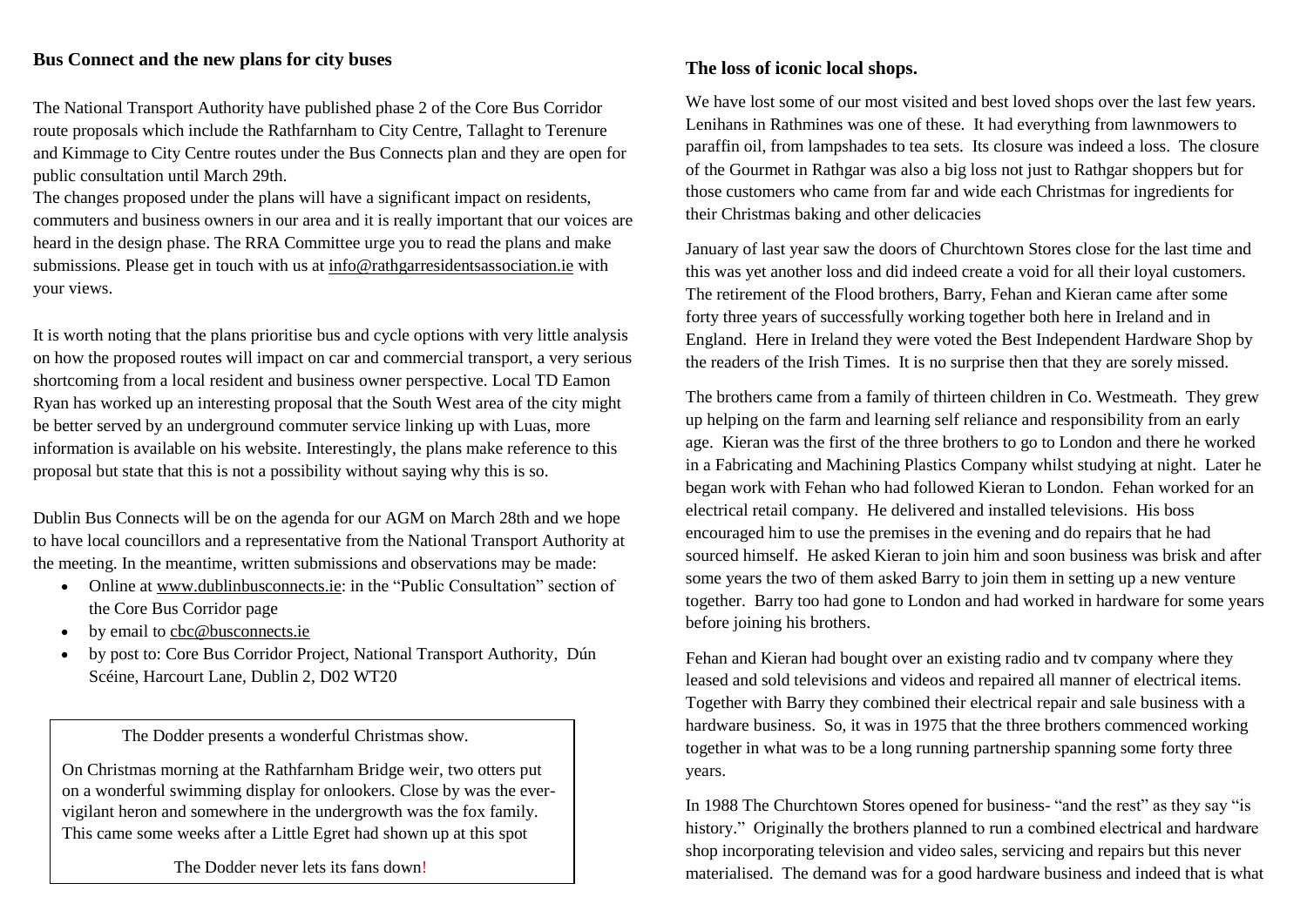the Flood brothers provided for the very many customers who went to the shop, not just for materials, but for the expert advice they got and this always given with patience and good grace. The flowers outside brought colour to the pavement and again the advice was freely given to the many who bought their plants and flowers from the Churchtown Stores.

Without such shops as these and without such shopkeepers, we are indeed the poorer.

The Association encourages you to support your local shops whenever and wherever you can

ooooooOOOoooooo

#### From *Links* of the past March 1998

Evening for Road Representatives

…..our invited guest was Mr John Gormley TD, who made time for us in a busy schedule. His discourse traced the links between ordinary citizens, commuters, voters and consumers through voluntary community organisations like the RRA, up through local representatives like himself and on to local and central government.

His talk sparked off many topical issues which currently engage and sometimes enrage people. Dublin's traffic problems reared their ugly head. Upcoming traffic calming measures and sundry ills concerning Rathgar's own traffic emerged. Pollution, crime, ill-conceived planning and other bugbears of modern urban life emerged……..

## **The Association wonders what has changed in 20 years**

#### **ooooooOOOoooooo**

Dublin 1348 the Black Death, the Black Rat, the Black Pitts

The black rat known as the ship rat, is one of the rarest mammals in Ireland. It was probably brought to Ireland in the early Christian period by foreigners arriving in boats. The first evidence of it can be seen in a drawing in the Book of Kells. In medieval times they were brought here in abundance on board ships. The rat is closely associated with

the black death or bubonic plague which was carried by the bacteria carrying fleas on the black rat. Rats in medieval towns lived even more closely to humans than at present. The flea carrying plague easily passed from the rat to human; easily transmitting the dreaded disease. By the end of 1348 some 14000 people in the city had died-the greater proportion of the city's population and it took 200 years before the population was back at pre-plague levels. Dublin victims of the Black Death were buried in Black Pitts area. In the 1930s 14000 black rats were killed in Dublin port but with improving ship design, and better pest control it is rarely seen any more at Dublin port. There has only been one recording in 2006.

The black rat was eventually ousted by the brown rat. This rat first appeared in 1720 . Lambay island is the only place the black rat remains as a breeding population. Should you wish to become acquainted with these black fellows you should visit the natural History Museum on Merrion Street

# **ooooooOOOoooooo**

# THE OLD CITY WATER SUPPLY

The following is an extract from

*The Neighbourhood of Dublin. It's Topography, Antiquities and Historical Associations. Weston St John Joyce, M.H.Gill &Son. First Published 1912*

EARLY colonists landing at the mouth of the Liffey, would naturally select as their headquarters, the highest point that rose above the last place where the river was fordable, before it joins the sea. Such a position would mean safety and support combined with facility of offence or defence. What is now known as Cork Hill fulfilled these conditions, and there is good reason to suppose that on this site rose the primitive stronghold that in time became the nucleus of Baile-Atha-Cliath— the ancient town-of-the-hurdle-ford.

Almost the first care of the colonists would be to secure an abundant supply of water. The Liffey was close at hand, but owing to floods and other causes was unsuitable; and so it came about that its tributary, the Poddle, a clear stream rising at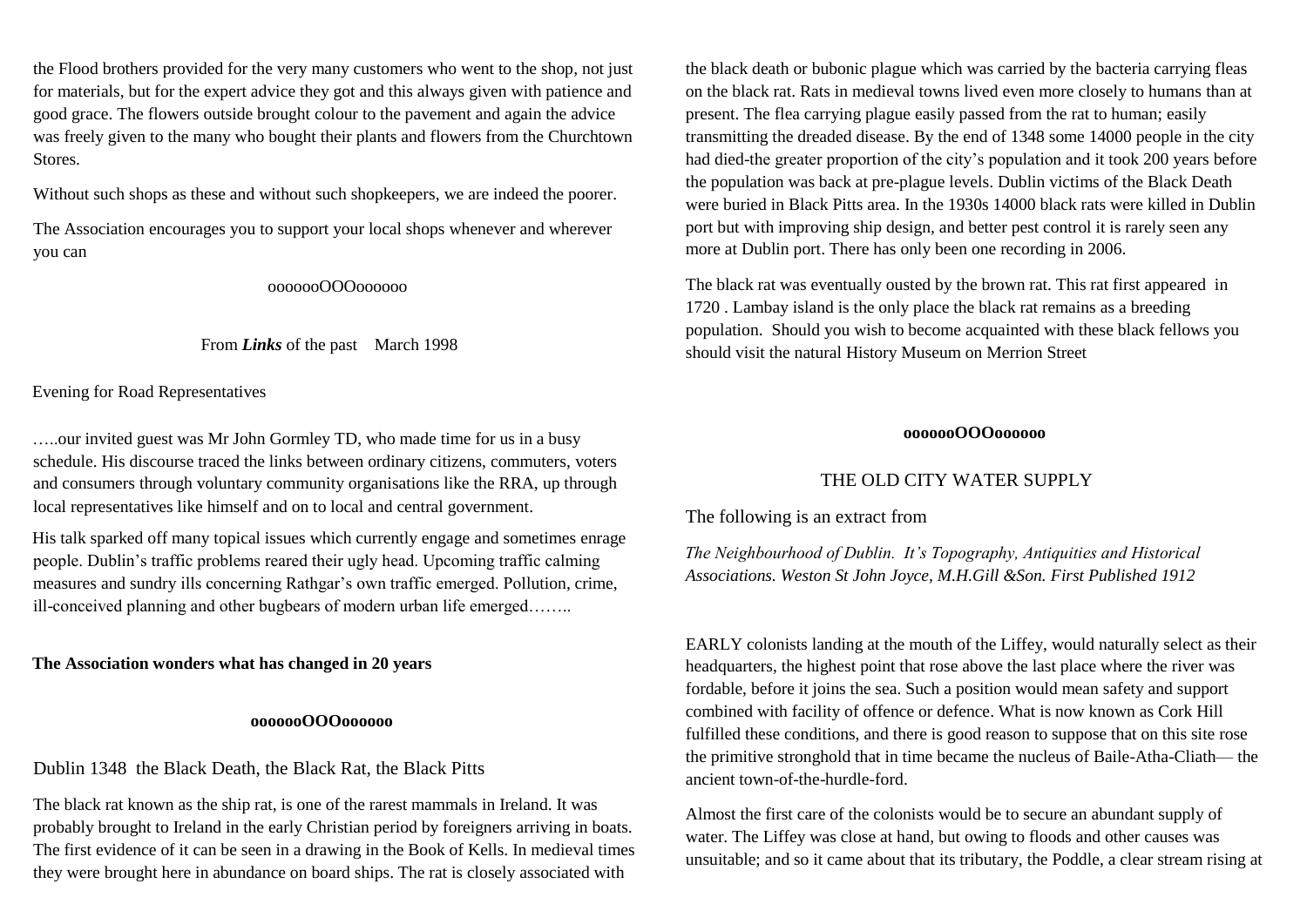the foot of theTallaght hills, became at an early date the source of the citizens' water supply. This arrangement sufficed down to about the year 1200, when the city had grown to such an extent that it became necessary to seek some additional source. Accordingly, in 1244, Maurice Fitzgerald, Justiciary of Ireland, ordered an inquisition to be held for that purpose. As a result, it was determined to supplement the waters of the Poddle by constructing a watercourse to it from the Dodder.

This watercourse, still in existence and maintained, starts from a weir at Firhouse, flows across the fields and under the Tallaght road, thence by the old churchyard at Templeogue, through the grounds of Templeogue House, then flowing northward, joins the Poddle at a slightly lower level, about one mile north of Mount Down House near Whitehall cross-roads. From this point the united streams flow by Kimmage crossroads to Larkfield Mills and on to " The Tongue " at Kimmage. Here the waters are divided by a wedge-shaped stone or tongue, two- thirds flowing by the original course to the city via Greenmount, under the Canal to Goodbody's factory and thence to Blackpitts, New Row, Patrick Street, past St. Patrick's Cathedral, turning east at Ross Road, through the Castle and Palace Street to Wellington Quay, where the waters may be seen flowing into the Liffey, the outfall usually attracting a large assemblage of sea fowl.

The other branch (one-third), diverted north at The Tongue, flows to Dolphin's Barn and thence by the elevated rampart known as " The Back of the Pipes " or " The Pipes," to the old City Basin near James's Street. A branch starts from the first portion at Goodbody's factory, flows alongside " The Back of the Pipes," Marrowbone Lane, Pimlico and Ardee Street to Warrenmount, joining the main stream at Fumbally's Lane. The urban portions of these streams are now, of course, almost entirely underground, and seldom seen or heard of, but in former times they frequently gave trouble by inundating the low lying parts of the Liberties, and even invading the precincts of St. Patrick's Cathedral, where, it is recorded, considerable damage was done by the floods.

The great monastic establishment of St. Thomas's Abbey, or to give it its correct title the Abbey of St. Thomas the Martyr — which stood on the site now occupied by Thomas's Cour, claimed or arrogated proprietorial rights over the portion diverted by Dolphin's Barn and " The Pipes," and disputes in consequence arose at times between this powerful community and the civic authorities. This establishment, which was really an English institution, was under the patronage of the King, and its abbots, who were appointed and held office subject to royal approval, were ex officio members of the Irish Privy Council and peers of the Irish Parliament, besides

which they exercised judicial functions at the court in the Abbey. It suffered the common fate of all the monasteries at the Dissolution.

At an early period, a reservoir or conduit stood outside James's Gate, and it is recorded that in 1254 water was first supplied from it to the citizens. Important people were allowed to have independent supplies brought into their houses by pipes, and it was usually stipulated that the diameter of such pipe should not exceed that of a goose quill. In the cases of private supplies, there was no tap, and the water was constantly flowing into a tank or suitable vessel to receive it. In 1323 the rent for such service was 10/ a year, and for a subsidiary supply from another person's cistern, the charge was 1/6 a year.

As may be imagined, it was a serious offence to pollute the water supplv and one of the statutes dealing with the matter prescribes a fine of 12/6 for " washing puddings and tripes " therein.

The original conduit or cistern near James's Gate was supplemented in 1308 bv the erection of another at Corn market through the munificence of John Le Decer, an eminent Dublin citizen, and in 1670 the original one was replaced by a larger structure.

It is recorded that in 1573 the inhabitants of Thomas Street were ordered to pave their street as far as the water course channel, from which it would appear that the supply flowed in an open course — probably in wooden troughs along the street, whence it was conveyed in leaden pipes to the various houses specially supplied.

In 1573 and again in 1689, serious trouble was caused in the city in consequence of interference with the water supply by the Talbots of Templeogue, through the grounds of whose residence it flowed. In 1738 Lord Santry having been convicted for the murder of one of his servants, was sentenced to death, and would have been executed but for the action of his uncle, Sir Compton Domvile, then residing at Templeogue Castle, who when all other means of intercession failed, threatened to cut off the city water supply if the sentence were carried out. The threat was effective, and the noble murderer's escape was connived at by the authorities.

Some yeoman of standing residing in the neighbourhood of Tallaght or Templeogue, was usually entrusted with the supervision and maintenance of the watercourse from the Dodder to the Tongue, the remaining portion being looked after by a corporate